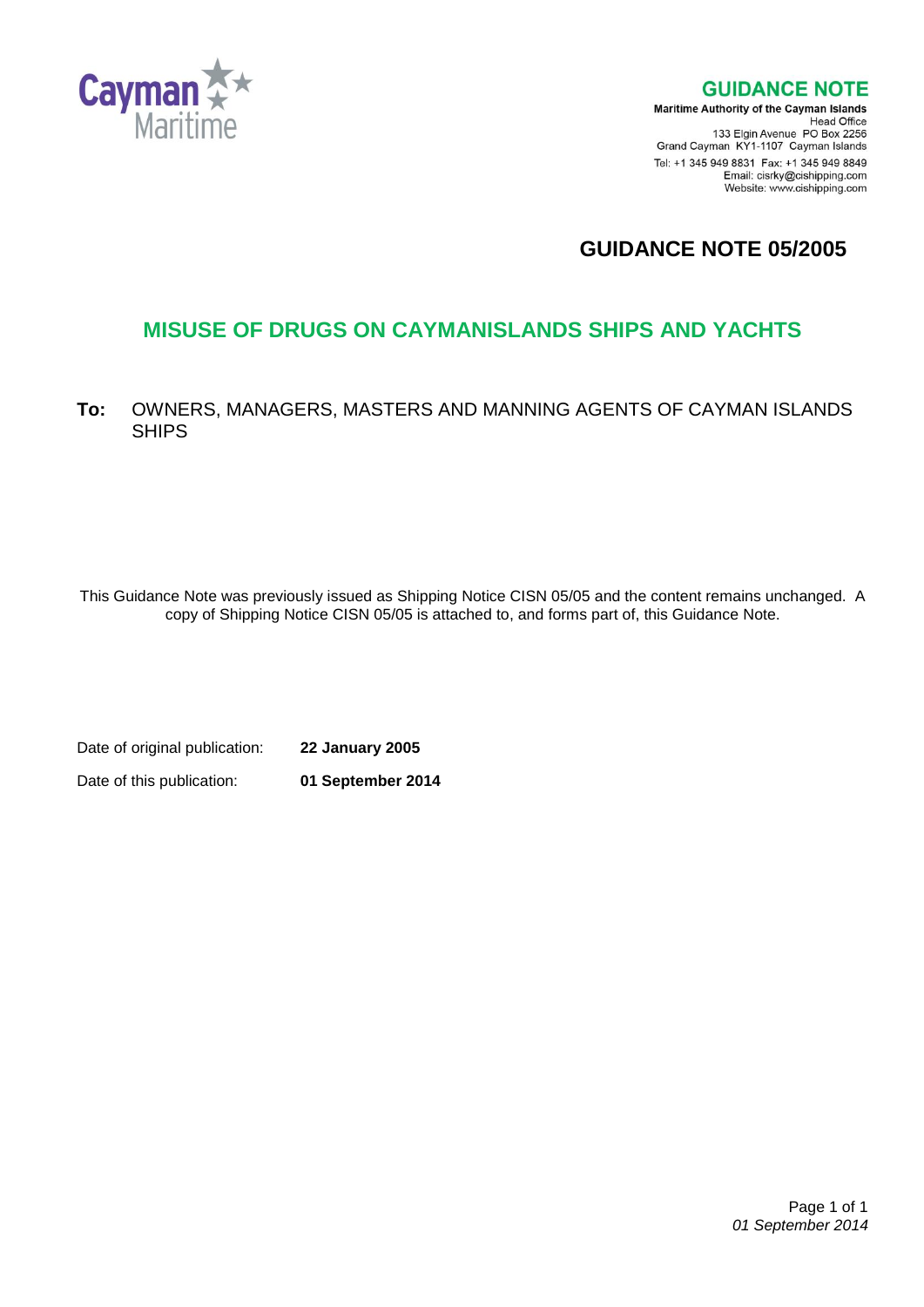## **CAYMAN ISLANDS SHIPPING REGISTRY**

*3 rd Floor, Kirk House, 22 Albert Panton Street Fax: +1 (345) 949 8849 P.O. Box 2256, Tel: +1 (345) 949 8831 George Town, Grand Cayman,* E-mail: cisr@candw.ky



*Cayman Islands Web site:* www.caymarad.org

**Shipping Notice CISN 05/05**

#### **Misuse of Drugs on Cayman Islands Ships<sup>1</sup> and Yachts**

*To: OWNERS, MANAGERS, MASTERS AND MANNING AGENTS of CAYMAN ISLANDS SHIPS*

#### **1. Background**

- 1.1. The purpose of this notice is to remind all of the severe penalties associated with the misuse of drugs onboard Cayman Islands ships. It also gives general advice on policies and procedures that may be put in place to help prevent drug related offences being committed onboard.
- 1.2. Although this Shipping Notice primarily focuses on large private and commercial yachts, those involved with other types of Cayman Islands ships should take note of the content as it is applicable to all Cayman Islands ships.

#### **2. Legislation**

- 2.1. The Cayman Islands "Misuse of Drugs Law (1999 Revision)" applies both within the territory of the Cayman Islands and onboard all Cayman Islands ships. Penalties for offences under this Law are severe and include unlimited fines and life imprisonment.
- 2.2. In addition, for offences committed onboard ships, this law includes provisions for the seizure and forfeiture of the ship itself.
- 2.3. Ships are also subject to the local laws of countries being visited. Many countries impose capital sentences for some drug related offences.

### 3. **Offences**

- 3.1. Under the "Misuse of Drugs Law" it is an offence to import, export, produce, sell purchase, supply, distribute, possess or posses with intent to supply any of the controlled drugs listed in the schedules to the Law.
- 3.2. It is also an offence to possess "*drug paraphernalia*" 2 or certain "*substances useful for manufacturing controlled drugs*".

<sup>&</sup>lt;sup>1</sup> Unless specified within the text, the term "ship" is used in this Shipping Notice to refer to both "ships" and "yachts".